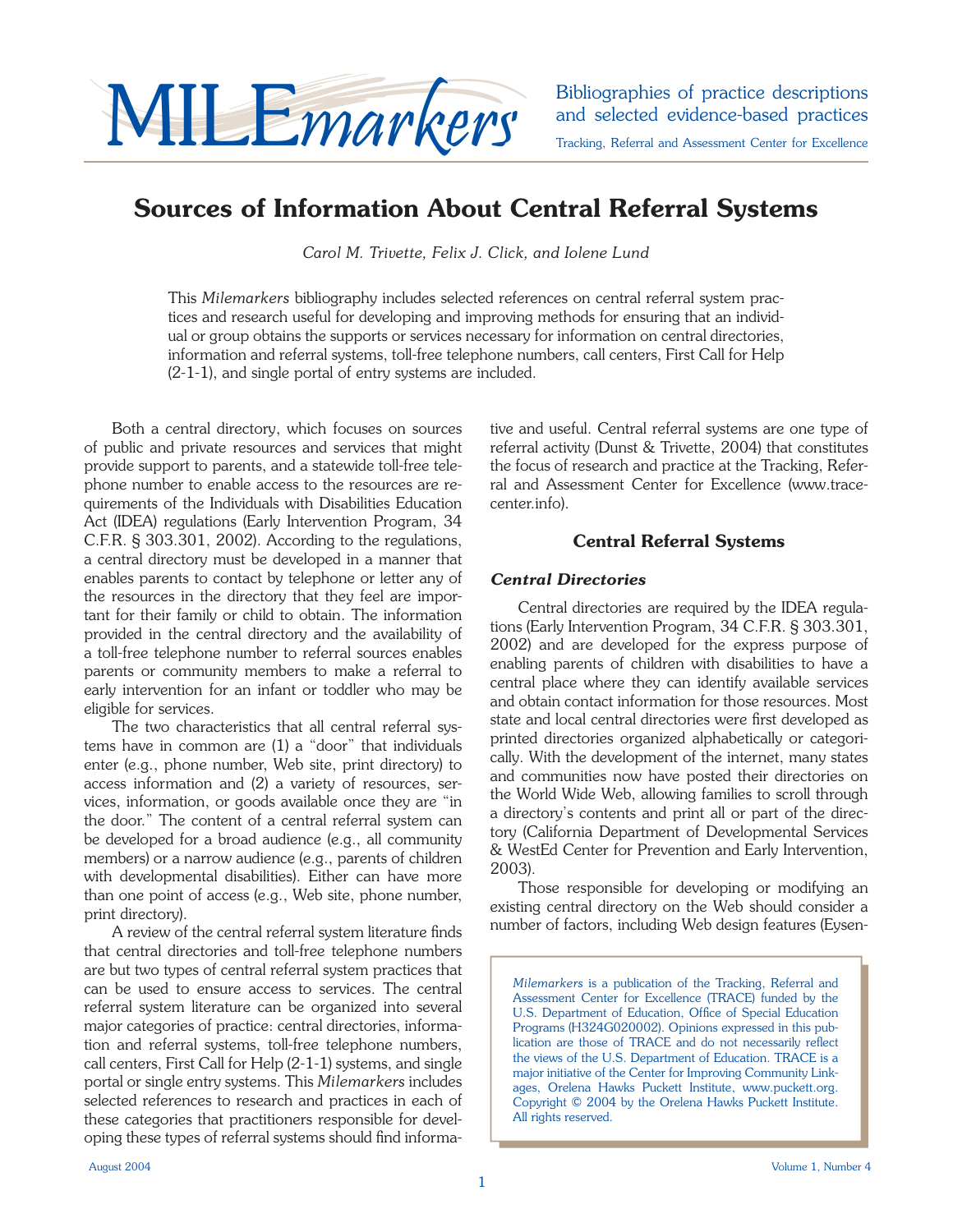# MILEmarkers

bach & Kohler, 2002), organizational categories for referenced resources (Ozanne, Brucks, & Grewal, 1992), acceptable readability level of material (Lawrence, 2003), and use of various search options (Eysenbach & Kohler, 2002). A number of evaluations of the characteristics of useful central directories are now available (Cherry, Prebis, & Pick, 1995).

- Allen, K., & Rainie, L. (2002, November). *Parents online*. Washington, DC: Pew Internet and American Life Project.
- Bawden, D. (1990). *User-oriented evaluation of information systems and services*. Aldershot, England: Grower.
- Caplan, F. (1978). *Parents' yellow pages*. Garden City, NY: Garden Press.
- Carson, A. T., & Lynch, E. W. (1987). SearchLine: A computerized directory of services. *Children's Health Care, 16*, 51-54.
- Cherry, R. (2002). Who uses service directories? Extending the behavioral model to information use by older people. *Research on Aging, 24*, 548-574.
- Cherry, R. L., Prebis, J., & Pick, V. (1995). Service directories: Reinvigorating a community resource for self-care. *Gerontologist, 35*, 560-563.
- Eysenbach, G., & Kohler, C. (2002). How do consumers search for and appraise health information on the World Wide Web? Qualitative study using focus groups, usability tests, and in-depth interviews [Electronic version]. *British Medical Journal, 324*, 573- 577.
- Haber, D., & Looney, C. (2003). Health promotion directory: Development, distribution, and utilization. *Health Promotion Practice, 4*, 72-77.
- Jamison, M. (2003). Synonyms and the challenges of information retrieval. *Psychology and Education: An Interdisciplinary Journal, 40*(2), 21-26.
- Leong, E. K. F., Ewing, M. T., & Pitt, L. F. (1978). Ecomprehension: Evaluating B2B websites using readability formulae. *Industrial Marketing Management, 31*, 125-131.
- Marshall, C. D. (2000). *Publishing community directories: A practical handbook*. Haymarket, Australia: Community Liaison Bureau (ERIC Document Reproduction Service No. ED179220).
- Mitchell, W., & Sloper, P. (2002). Information that informs rather than alienates families with disabled children: Developing a model of good practice. *Health and Social Care in the Community, 10*, 74-81.
- Ozanne, J. L., Brucks, M. L., & Grewal, D. (1992). A study of information search behavior during the categorization of new products. *Journal of Consumer Research, 18*, 452-463.

Siegal, M. D. (1986). Usefulness of a statewide referral

directory of dentists found willing to treat disabled persons. *Journal of Public Health Dentistry, 46*, 161-163.

### *Information and Referral Systems*

 Information and referral systems provide information about public or private resources to citizens in most communities, often having a number of publications available. In many communities, libraries are the home of information and referral sources with the reference librarian often providing information about community resources (Pettigrew, Durrance, & Unruh, 2002). Evaluations of information and referral systems suggest that a variety of issues must be considered in developing a useful system. These issues include concerns of cultural relevance (Cabello-Argandona & Harc, 1977), organization of the information and resources (Pettigrew et al., 2002), and the language used to ensure the helpfulness of the information presented (Mitchell & Sloper, 2002). The reader is referred to the Alliance of Information and Referral Systems (www.airs.org) and Ripley (1994) for information concerning the development of information and referral systems.

- Adams, I. (1993, Sep-Oct). Developing a county-wide computerized information and referral (I&R) system. *Public Libraries, 32*, 271-274.
- Bogat, G. A., & Gensheimer, L. K. (1986). The role of an information and referral service in the selection of child care. *Children and Youth Services Review, 8*, 243-256.
- Bruni, M. G. (2000). Indexing with the AIRS/INFO LINE Taxonomy of Human Services. *Alliance of Information and Referral Systems, 22*, 83-110.
- Cabello-Argandona, R., & Harc, R. P. (1977). *System analysis of library and information services to the Spanish speaking community of the United States*  (Pamphlet Series No. 3). Los Angeles: University of California, Los Angeles, Bibliographic Research and Collection Development unit, Chicano Studies Center. (ERIC Document Reproduction Service No. ED143368).
- Fuqua, R. W., & Schieck, R. (1989). Child care resource and referral programs and parents' search for quality child care. *Early Childhood Research Quarterly, 4*, 357-365.
- Maas, N. L. (2000). *The Information and referral interview: Models to remember*. Retrieved October 21, 2004, from http://www.airs.org/downloads/Foundations.PDF.
- Metoyer-Duran, C. (1993). The information and referral process in culturally diverse communities [Electronic version]. *Reference Quarterly, 32*, 359-371.
- O'Shea, D. P., Kegler, L., & King, C. T. (2000). *The*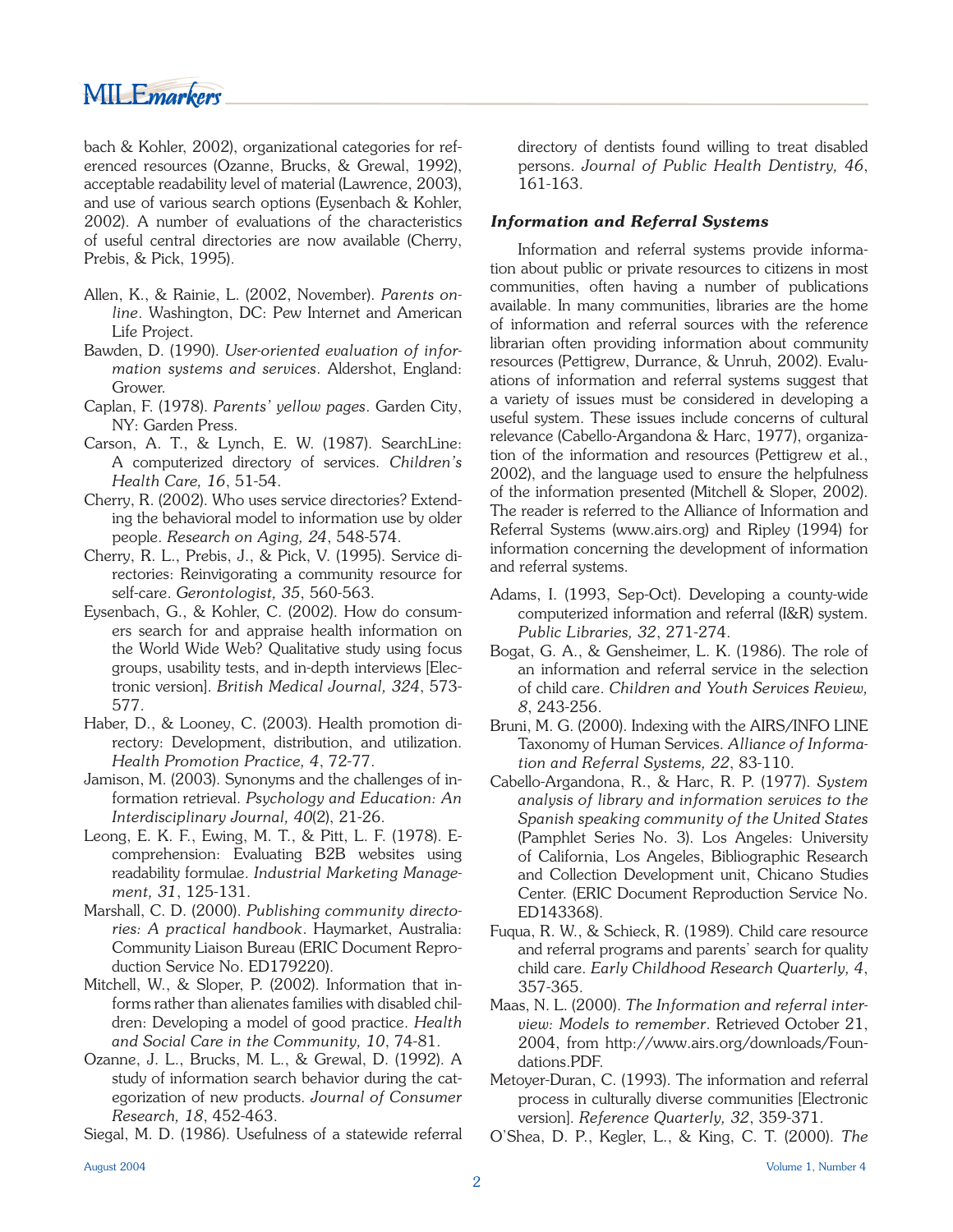*value of a comprehensive Texas information and referral network: August 2000 update*. Austin, TX: University of Texas at Austin, Lyndon B. Johnson School of Public Affairs, Ray Marshall Center for the Study of Human Resources.

- Pettigrew, K. E., Durrance, J. C., & Unruh, K. T. (2002). Facilitating community information seeking using the Internet: Findings from three public library-community network systems. *Journal of the American Society for Information Science and Technology, 53*, 894-903.
- Ripley, S. (1994). *Operating a local information and referral center*. Washington, DC: National Information Center for Children and Youth with Disabilities.
- Woods, L. B., & Walker, J. (1989). Automation of community information and referral services. *Information Technology and Libraries, 4*, 393-399.

### *Call Centers*

Call centers are telephone helplines that provide a caller advice or information or that help make referrals for services. Call-center employees or volunteers speak directly to callers and attempt to understand and identify callers concerns or needs, determine the seriousness of the need, and provide advice, information, a service, or a referral depending on the evaluation of the need or concern. Over the last few years, call centers have become important components of health care systems (Rose, 1999) and key features of business systems (Dormann & Zijlstra, 2003). Evaluations of call centers have identified practice characteristics that influence the level of satisfaction and whether or not the caller acts on the information provided (Booth, Brown, & Richmond-Crum, 2004). There are, however, other features that need more investigation, such as the use of protocols to standardize and control the quality of responses (Blundon, 2003; Mayo, Chang, & Omery, 2002).

- Blundon, W. (2003, April). Averting a call-center collision: Balancing automation and empowerment. *Customer Interaction Solutions, 21*, 68-69.
- Booth, M., Brown, T., & Richmond-Crum, M. (2004). *Dialing for help: State telephone hotlines as vital resources for parents of young children*. New York: Commonwealth Fund.
- Campbell, D. M. (1998). Developing a successful call center: One hospital's story. *Healthcare Information and Management, 12*(2), 97-105.
- Dormann, C., & Zijlstra, F. (2003). Call centres: High on technology--high on emotions. *European Journal of Work and Organizational Psychology, 12*, 305-310.
- Durr, W. (1998). A call center primer. *Healthcare Information Management, 12*(2), 5-17.
- Ellen, D. (2003). Telecentres and the provision of community based access to electronic information in everyday life in the UK. *Information Research, 8*(2), Paper no. 146. Retrieved June 22, 2004 from http://informationr.net/ir/8-2/paper146.html.
- Feinberg, R. A., Kim, I.-S., Hokama, L., de Ruyter, K., & Keen, C. (2000). Operational determinants of caller satisfaction in the call center. *International Journal of Service Industry Management, 11*, 131-141.
- Glade, G. B., Forrest, C. B., Starfield, B., Baker, A. E., Bocian, A. B., & Wasserman, R. C. (2002). Specialty referrals made during telephone conversations with parents: A study from the pediatric research in office settings network. Ambulatory Pediatrics, 2, 93-98.
- Kempe, A., Luberti, A., Belman, S., Hertz, A., Sherman, H., Amin, D., et al. (2003). Outcomes associated with pediatric after-hours care by call centers: A multicenter study. *Ambulatory Pediatrics, 3*, 211- 217.
- Labarere, J., Torres, J. P., Francois, P., Fourny, M., Argento, P., Gensburger, X., et al. (2003). Patient compliance with medical advice given by telephone. *American Journal of Emergency Medicine, 21*, 288-292.
- Ledlow, G. R., O'Hair, H. D., & Moore, S. (2003). Predictors of communication quality: The patient, provider, and nurse call center triad. *Health Communication, 15*, 431-455.
- Mayo, A. M., Chang, B. L., & Omery, A. (2002). Use of protocols and guidelines by telephone nurses. *Clinical Nursing Research, 11*, 204-219.
- O'Cathain, A., Munro, J. F., Nicholl, J. P., & Knowles, E. (2000). How helpful is NHS Direct? Postal survey of callers. *British Medical Journal, 320*, 1035.
- Rose, V. L. (1999). AAP report discusses success factors for pediatric call centers. *American Family Physician, 60*, 1242, 1245.

### *Toll-Free Telephone Systems*

 The availability of a toll-free telephone number as a central source of information provides another avenue for an individual to obtain information about available services and resources. States are required to have a tollfree number that provides parents of young children and the general public access to an information and referral system as part of IDEA regulations (Early Intervention Program, 34 C.F.R. § 303.301, 2002). The reader is referred to Booth et al., (2004) for a recent evaluation of a statewide toll-free line operated by Maternal and Child Health Programs that highlights some of the challenges and strategies in implementing and maintaining an effective toll-free telephone information and referral system.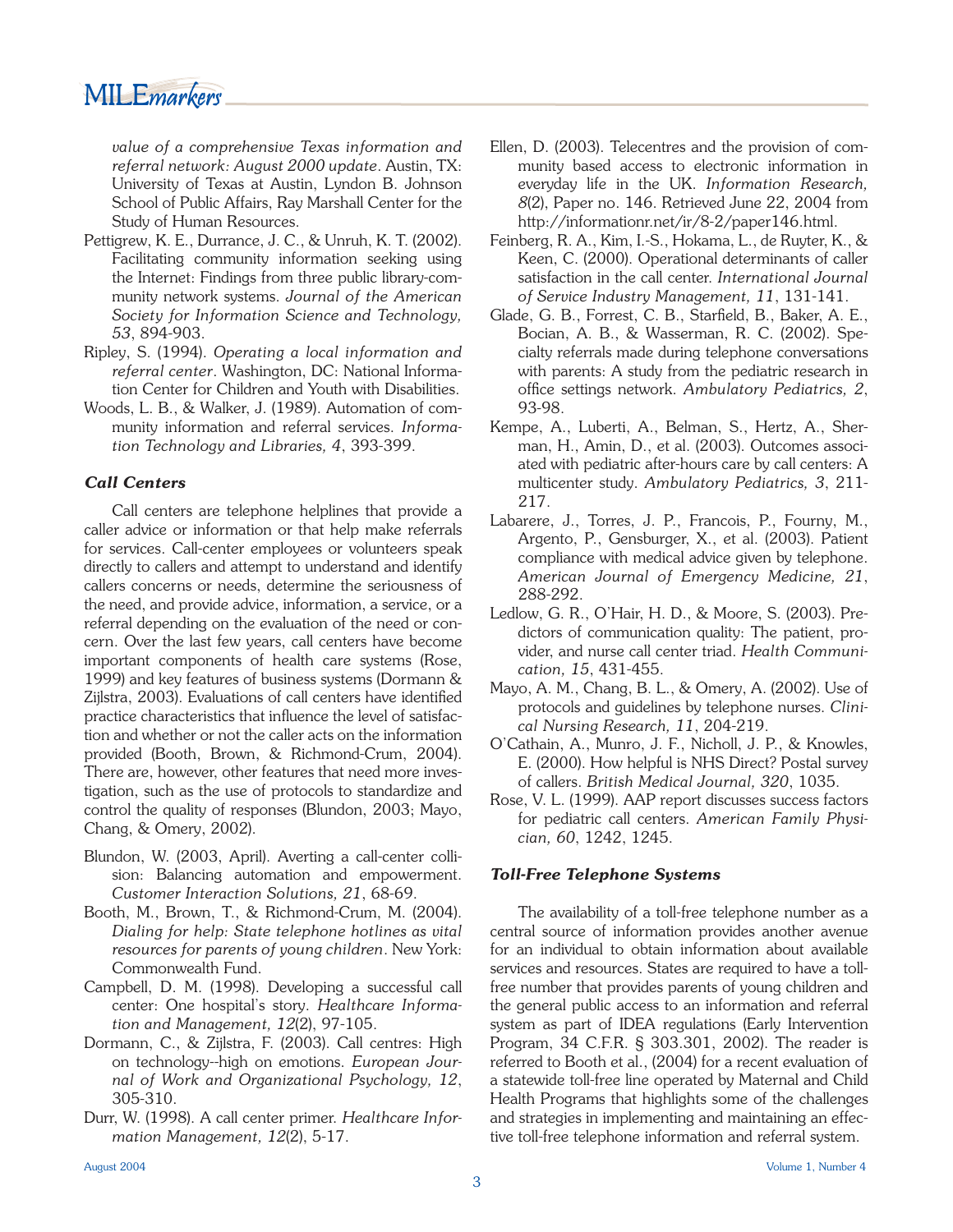## MILE*markers*

- Booth, M., Brown, T., & Richmond-Crum, M. (2004). *Dialing for help: State telephone hotlines as vital resources for parents of young children*. New York: Commonwealth Fund.
- Chiari, G., Ghidini, B., & Vanelli, M. (2003). Effectiveness of a toll-free telephone hotline for children and adolescents with Type 1 Diabetes: A 5-year study. *Acta Bio Medica, 74*(Suppl. 1), 45-48.
- Davis, S. W., Taber, S. R., & Stone, J. C. (1991). Fox Chase Cancer Center referral resource directory. In P. D. Clayton (Ed.), *Proceedings: Fifteenth annual symposium on computer applications in medical care: Assessing the value of medical informatics* (pp. 909-910). New York: McGraw-Hill.
- Muha, C., Smith, K. S., Baum, S., Maat, J. T., & Ward, J. A. (1998). The use and selection of sources in information seeking: The Cancer Information Service Experience: Part 8 [Electronic version]. *Journal of Health Communication, 3*, 109-120.
- Thomsen, C. A., & Maat, J. T. (1998). Evaluating the Cancer Information Service: A model for health communications: Part 1 [Electronic version]. *Journal of Health Communication, 3*, 1-13.
- Van der Eyken, W. (1980). Under-fives info-phone: The implementation and initial evaluation of a telephone based service to parents of young families. *Early Child Development and Care, 6*, 155-178.
- Ward, J. A. D., Baum, S., Maat, J. T., Thomsen, C. A., & Maibach, E. W. (1998). The value impact of the Cancer Information Service Telephone Service: Part 4 [Electronic version]. *Journal of Health Communication, 3*, 50-70.

### *First Call for Help (2-1-1)*

First Call for Help (2-1-1) is a particular type of tollfree telephone system. Callers are connected to community resources for assistance that may meet their needs. The staff person assists the caller in obtaining help by accessing a comprehensive database that includes, but is not limited to, information about financial assistance, disability, education, employment, and health care. Having information about a service or resource in the database (e.g., ensuring that early intervention and special education preschool programs are included) and keeping the information updated (e.g., notifying First Call when contact information changes) are important activities to ensure appropriate referrals are received. There is an emphasis at the state and federal level to develop 2-1-1 systems, and the reader is referred to www.211.org for information about the development and financing of a community 2-1-1 system.

Alliance of Information and Referral Systems. (2004). *2- 1-1 toolkit*. Fairfax, VA: Author.

- First Call for Help. (2000). *National standards*. Retrieved January 27, 2005, from http://211.org/ standards.html.
- First Call for Help. (n.d.). *Services*. Retrieved January 27, 2005, from http://firstcall.org/services.htm.
- King, C. T., O'Shea, D. P., & Betsinger, A. M. (1998). *The value of a comprehensive Texas information and referral network*. Austin, TX: University of Texas at Austin, Lyndon B. Johnson School of Public Affairs, Ray Marshall Center for the Study of Human Resources.
- Mazerolle, L., Rogan, D., Frank, J., Famega, C., & Eck, J. E. (2001). *Managing citizen calls to the police: An assessment of non-emergency call systems*. Queensland, Australia: Griffith University, School of Criminology and Criminal Justice; Bowie, MD: Statistical Analysis for Law Enforcement Strategies; Cincinnati, OH: University of Cincinnati, Division of Criminal Justice; Cincinnati, OH: University of Cincinnati, Center for Criminal Justice Research.
- National 2-1-1 Collaborative. (2003). *The Calling for 2- 1-1 Act of 2003*. Retrieved January 27, 2005, from http://211.org/legsummary.html.
- National 2-1-1 Collaborative. (n.d.). *Frequently asked questions concerning 2-1-1*. Retrieved January 27, 2005, from http://211.org/faqs.html.
- O'Shea, D. P., Kegler, L., & King, C. T. (2000). *The value of a comprehensive Texas information and referral network: August 2000 update*. Austin, TX: University of Texas at Austin, Lyndon B. Johnson School of Public Affairs, Ray Marshall Center for the Study of Human Resources.

#### *Single Portal of Entry Systems*

 A single portal of entry or central referral is another type of program that helps individuals locate resources to meet their needs. These types of systems provide sole access to specific services in a community, acting as the clearinghouse for information and referral as well as a broker of needed services (Lynch, Mercury, DiCola, & Widley, 1988). Single portal of entry systems are developed to connect a person with a specific need to an individual or team of people who will help facilitate referral and access to specific programs. This type of referral system has been used in a variety of areas including early intervention and preschool special education, child care, and drug treatment programs. Evaluations have found some of these systems successful (Lynch et al., 1988); other evaluations have raised concerns regarding improving outcomes for individuals (Guydish, Woods, Davis, Bostrom, & Frazier, 2001).

Arfken, C. L., Borisova, N., Klein, C., di Menza, S., & Schuster, C. R. (2002). Women are less likely to be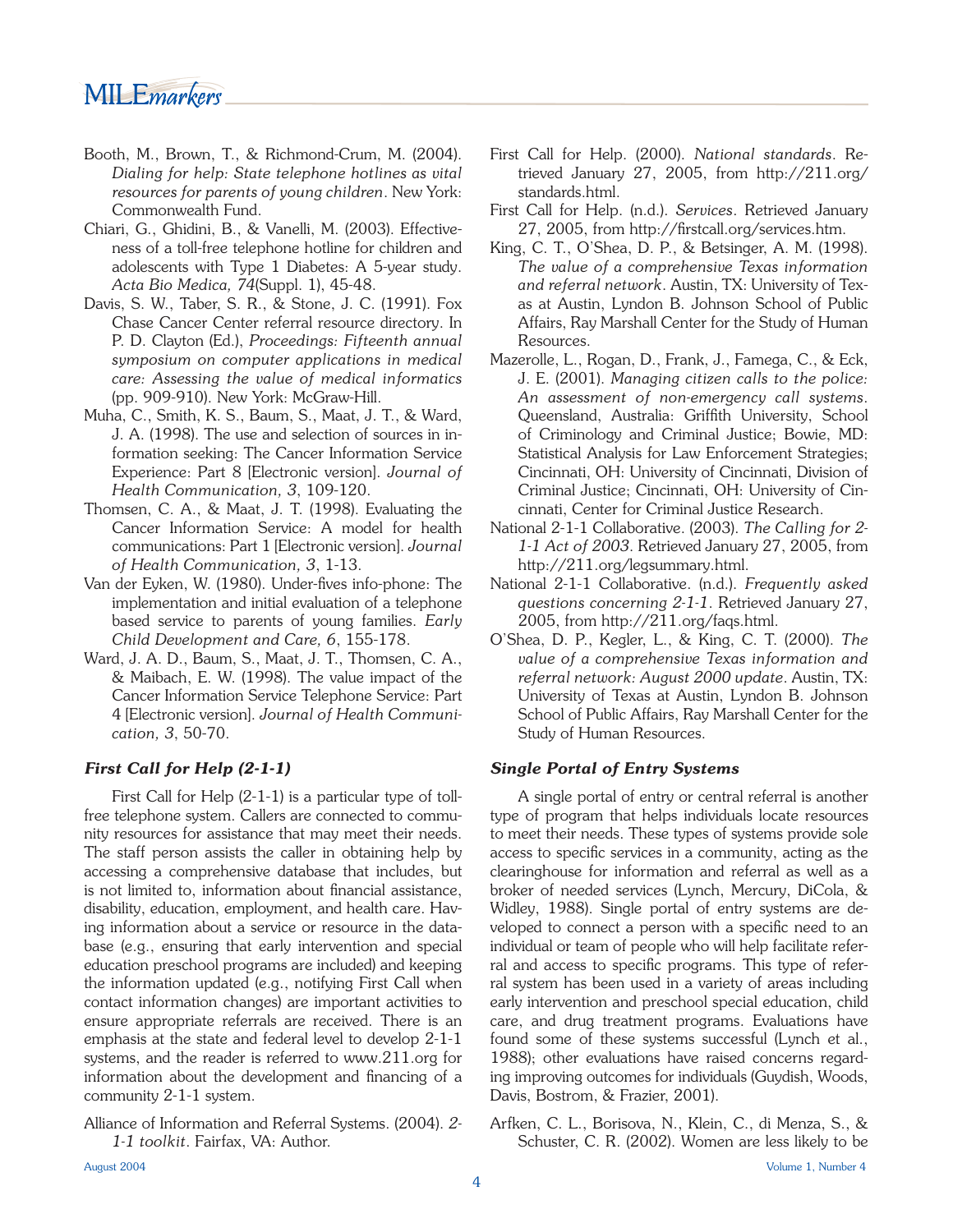MILE*markers* 

admitted to substance abuse treatment within 30 days of assessment. *Journal of Psychoactive Drugs, 34*(1), 33-38.

- Bencivengo, M. R. (2001). A commentary on "Does centralized intake improve drug abuse treatment outcomes?" *Journal of Substance Abuse Treatment, 20*, 275-276.
- Edgar, E., & Maddox, M. (1983). *Single portal intake project: Final report 1980-1983*. Seattle, WA: Washington University.
- Guydish, J., Woods, W. J., Davis, T., Bostrom, A., & Frazier, Y. (2001). Does centralized intake improve drug abuse treatment outcomes? *Journal of Substance Abuse Treatment, 20*, 265-273.
- Harrell, J. A. (1974). *Rural child care: A summary of the issues*. Washington, DC: Day Care and Child Development Council of America. (ERIC Document Reproduction Service No. ED106023).
- Kraft, M. K., & Dickinson, J. E. (1997). Partnerships for improved service delivery: The Newark Target Cities Project. *Health and Social Work, 22*, 143-148.
- Lynch, E. C., Mercury, M. G., DiCola, J. M., & Widley, R. (1988). The function of a central referral system in interagency identification, eligibility, and service delivery: A case study. *Topics in Early Childhood Special Education, 8*(3), 86-97.
- North Carolina Council on Developmental Disabilities. (2001). *How to access CAP-MR/DD community alternatives programs for persons with mental retardation/developmental disabilities*. Raleigh, NC: Author.
- Polgar, M. F., Johnsen, M. C., Starrett, B. E., Fried, B. J., & Morrissey, J. P. (2000). New patterns of community care: Coordinated services for dually diagnosed adults in North Carolina. *Journal of Health and Human Services Administration, 23*, 50-64.
- *San Antonio Kid First: Childcare assistance programs single portal of entry*. (n.d.). Retrieved January 27,  $2005$ , from http://kidfirst.sanantonio.gov/AboutUs.aspx.
- Sears, C., Davis, T., & Guydish, J. (2002). Effects of treatment history on centralized intake on drug treatment outcomes. *Journal of Psychoactive Drugs, 34*(1), 87-95.

#### **Summary**

 Central referral systems including central directories and toll-free telephone numbers, are required by IDEA regulations (Early Intervention Program, 34 C.F.R. § 303.301, 2002) as components of the state's comprehensive system and are designed to ensure parents quick and easy access to services for infants and toddlers who may be eligible for early intervention. This *Milemarkers* includes selected references to practice descriptions and research on the characteristics of a variety of central referral systems found to be effective in linking people to the desired resources and services.

#### **Acknowledgements**

 Appreciation is extended to Crystal Jean for typing, Teresa Imfeld for editing and Kaki Roberts for final layout of the manuscript.

#### **References**

- Blundon, W. (2003, April). Averting a call center collision: Balancing automation and empowerment. *Customer Interaction Solutions, 21*, 68-69.
- Booth, M., Brown, T., & Richmond-Crum, M. (2004). *Dialing for help: State telephone hotlines as vital resources for parents of young children*. New York: Commonwealth Fund. Retrieved January 26, 2005, from http://www.cmwf.org/usr\_doc/787\_Booth\_ dialing\_for\_help\_issue\_brief.pdf.
- Cabello-Argandona, R., & Harc, R. P. (1977). *System analysis of library and information services to the Spanish speaking community of the United States*  (Pamphlet Series No. 3). Los Angeles: University of California, Los Angeles, Bibliographic Research and Collection Development unit, Chicano Studies Center. (ERIC Document Reproduction Service No. ED143368).
- California Department of Developmental Services, & WestEd Center for Prevention and Early Intervention. (2003). *California Early Start central directory of early intervention resources 2003*. Sacramento, CA: Author. Retrieved January 24, 2005, from the California Early Start website: http://www. dds.ca.gov.EarlyStart/PDF/central\_directory2003. pdf.
- Cherry, R. L., Prebis, J., & Pick, V. (1995). Service directories: Reinvigorating a community resource for self-care. *Gerontologist, 35*, 560-563.
- Dormann, C., & Zijlstra, F. (2003). Call centres: High on technology--high on emotions. *European Journal of Work and Organizational Psychology, 12*, 305-310.
- Dunst, C. J., & Trivette, C. M. (2004). Toward a categorization scheme of child find, referral, early identification and eligibility determination practices. *Tracelines, 1*(2), 1-18. Available from http://www. tracecenter.info/products.php.
- Early Intervention Program for Infants and Toddlers with Disabilities, 34 C.F.R. § 303.301 (2002).
- Eysenbach, G., & Kohler, C. (2002). How do consumers search for and appraise health information on